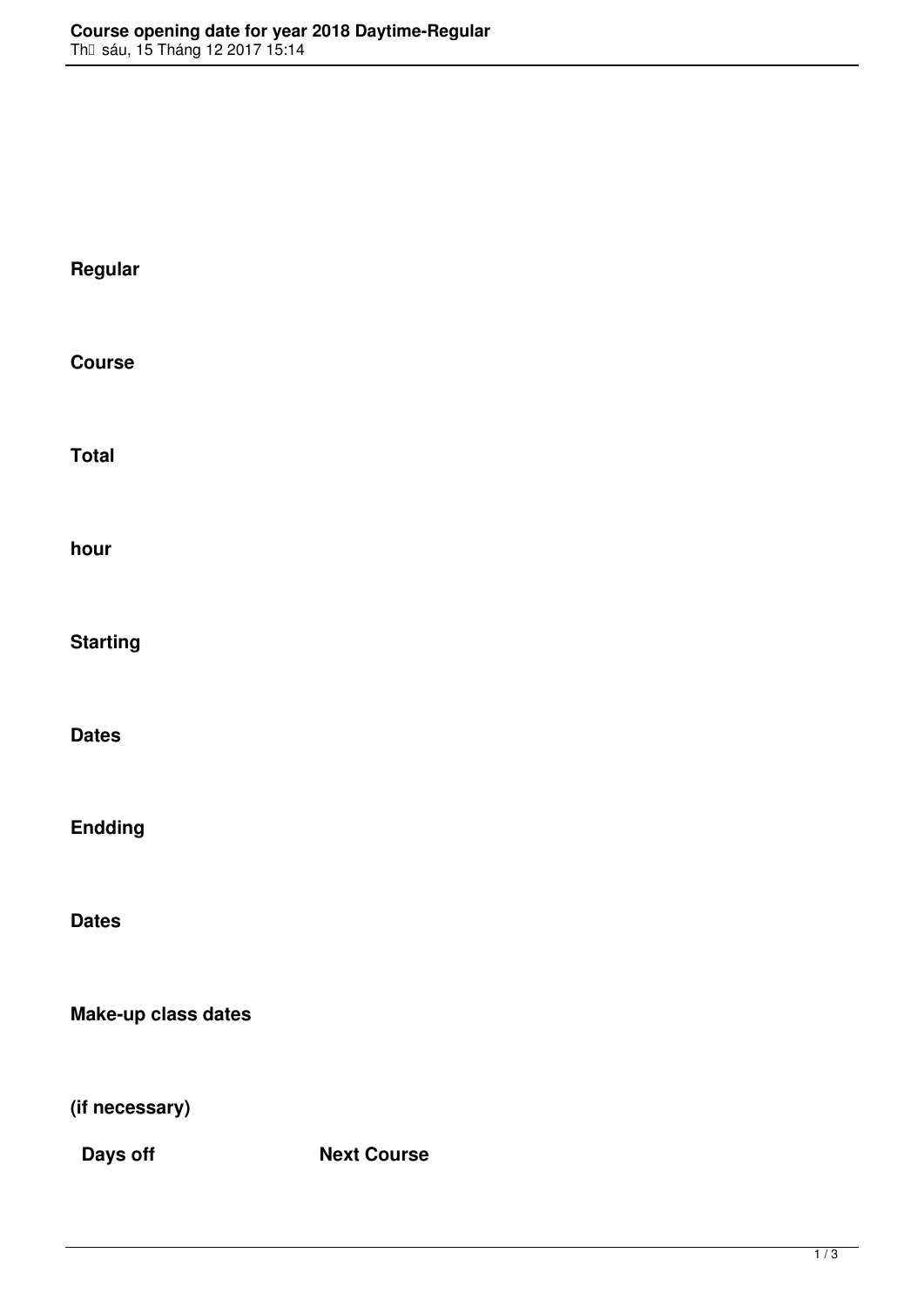## **Course**

## **Code**

| Will be discounted 5% until |     |    |                                                                                    |                                                |     |            |  |  |
|-----------------------------|-----|----|------------------------------------------------------------------------------------|------------------------------------------------|-----|------------|--|--|
|                             | 231 | 80 | Daytime courses: (5days/week)<br>08/01/20186/03/2018lo                             | 12~24/02/2018                                  | 235 | 14/03/2018 |  |  |
|                             | 232 | 80 | 22/01/201380/03/2018lo                                                             | 12~24/02/2018                                  | 236 | 28/03/2018 |  |  |
|                             | 233 | 80 | 05/02/20183/04/2018lo                                                              | 12~24/02/2018                                  | 237 | 11/04/2018 |  |  |
|                             | 234 | 80 | 05/03/2010 2/05/2018 days: 3&4/5                                                   | 25/04/2018; 30/04/2018; && 03805/20182/05/2018 |     |            |  |  |
|                             | 235 | 80 | 19/03/20186/05/2018 days: 17&18/525/04/2018; 30/04/2018; && 03905/20186/05/2018    |                                                |     |            |  |  |
|                             | 236 | 80 | 02/04/201300/05/2018 days: 31/5 & 1265/04/2018; 30/04/2018; && 04/05/20130/05/2018 |                                                |     |            |  |  |
|                             | 237 | 80 | 16/04/20183/06/2018 days: 14 & 15/625/04/2018; 30/04/2018; & & 04/05/20183/06/2018 |                                                |     |            |  |  |
|                             | 238 | 80 | 07/05/201289/06/2018lo                                                             |                                                | 242 | 27/06/2018 |  |  |
|                             | 239 | 80 | $21/05/20127/07/2018$ days; $30 + 31/01 \sim 14/07/2018$                           |                                                | 243 | 27/07/2018 |  |  |
|                             | 240 | 80 | 04/06/20180/08/2018lo                                                              | $01 - 14/07/2018$                              | 244 | 08/08/2018 |  |  |
|                             | 241 | 80 | 18/06/201294/08/2016 days: 27/8 - 4/91~14/07/2018                                  |                                                | 245 | 30/08/2018 |  |  |
|                             | 242 | 80 | 16/07/20180/09/2018 days: 11/9 - 1409/09/2018                                      |                                                | 246 | 12/09/2018 |  |  |
|                             | 243 | 80 | 01/08/201266/09/2018 days: 27/9 - 2/08/09/2018                                     |                                                | 247 | 28/09/2018 |  |  |
|                             | 244 | 80 | 13/08/20108/10/2018 days: 9/10 - 1203009/2018                                      |                                                | 248 | 10/10/2018 |  |  |
|                             | 245 | 80 | 05/09/201380/10/2018lo                                                             |                                                | 249 | 26/10/2018 |  |  |
|                             | 246 | 80 | 17/09/201089/11/2018lo                                                             |                                                | 250 | 07/11/2018 |  |  |
|                             | 247 | 80 | 03/10/20128/11/2018 days: 29/10 -300/01/2018                                       |                                                | 251 | 28/11/2018 |  |  |
|                             | 248 | 80 | 15/10/20180/12/2018 days: 11/12-1420211/2018                                       |                                                | 252 | 12/12/2018 |  |  |
|                             | 249 | 80 | 31/10/201288/12/2018lo                                                             | 20/11/2018; && 24,25/12/2018                   |     |            |  |  |